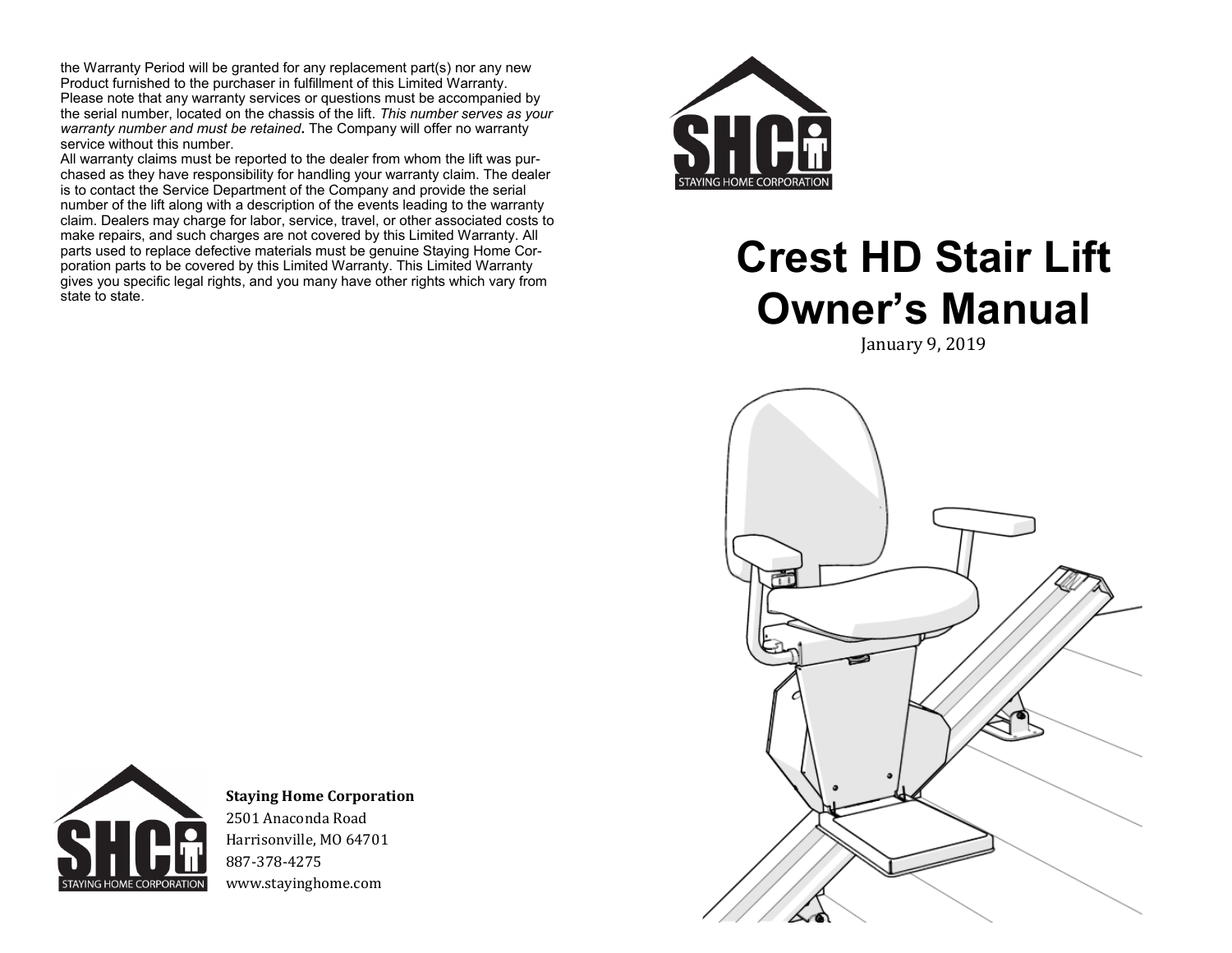### **Contents**

### Congratulations!

We at Staying Home Corporation greatly appreciate your gracious willingness to trust us with your accessibility needs. Each of our associates takes a great deal of pride in designing and building products to assist people in staying in the homes they have grown to love.

Located just south of Kansas City, MO in the small town of Harrisonville, we understand what it means to work hard and how important it is to spend your money wisely. While we cannot promise you will never have a problem with your lift, we give our word we will do everything we can to make sure your issues are addressed. If you cannot get in touch with your dealer, you may contact our office directly and we will attempt to contact them for you. Our toll-free number is 877-378-4275 and we are generally open Monday – Friday from 7:00 – 5:00 CST. If able, feel free to visit our website at www.stayinghome.com to see other products available to enable you to safely reside in your home.

Mike Vogt, President Staying Home Corporation

Date Purchased\_\_\_\_\_\_\_\_\_\_\_\_\_\_\_\_\_\_\_\_\_\_\_\_\_\_\_\_\_\_\_\_\_\_\_

Dealer Name/Phone

Serial #\_\_\_\_\_\_\_\_\_\_\_\_\_\_\_\_\_\_\_\_\_\_\_\_\_\_\_\_\_\_\_\_\_\_\_\_\_\_\_\_\_\_

### Limited Warranty Details

This Limited Warranty is issued by **Staying Home Corporation** (the "**Company**") in favor of the original purchaser of the Product. It commences upon the date of purchase, expires upon the seventh anniversary date thereof (the "**Warranty Period**"); and is otherwise conditioned as hereafter described and, in the paragraph captioned "Limited Warranty Conditions".

The Company warrants to the original purchaser of a stair lift manufactured by the Company to be free from defects in material or workmanship during the Warranty Period defined as follows:

{2 Years for batteries, 7 Years for component parts, Lifetime of the original purchaser for the drive train (motor and gear box), gear rack, pinion gear, and circuit boards. This warranty is not transferrable.}

- and will repair/replace defective parts with new or reconditioned parts; or replace with an entirely new Product at the Company's option, without charge to the original purchaser. Shipping Fees both to and from the Company for returns pursuant to this Limited Warranty must be paid by the purchaser. Original parts replaced by the Company or an authorized dealer, become the property of the Company. Any after-market additions or modifications will not be warranted. The purchaser is responsible for the payment, at current rates, for any service or repair outside the scope of this Limited Warranty. The Company makes no other warranty, either express or implied, including but not limited to implied warranties of merchantability, fitness for a particular purpose, or conformity to any representation or description, with respect to this Product other than as set forth herein. The Company makes no warranty or representation, either express or implied, with respect to other manufacturer's product or documentation, quality, performance, merchantability, fitness for a particular purpose, or conformity to any representation or description. Except as provided below, the Company is not liable for any loss, cost, expense, inconvenience or damage that may result from use or inability to use the Product. Under no circumstances shall the Company be liable for any loss, cost, expense, inconvenience or damage exceeding the purchase price of the Product. This Limited Warranty and remedies set forth herein are exclusive and in lieu of all others, oral or written, expressed or implied. No reseller, agent or employee is authorized to make any modification, extension or addition to this Limited Warranty. Labor costs are not covered by this Limited Warranty.

#### **Limited Warranty Conditions**

The above Limited Warranty is further subject to the following conditions: This Limited Warranty extends only to Products distributed and/or sold by the Company. It is effective only if the Products are purchased and operated in the USA. (Within the USA including US 48 States, Alaska and Hawaii.)

This Limited Warranty covers *only* "normal use" of the Product ("**Normal Use**" as used herein, is defined as "the use by a single individual who meets the maximum capacity designated by the unit data tag and operates the unit as defined by the guidelines and instructions presented in this document". The Company shall not be liable under this Limited Warranty for any damage or defect resulting from (i) misuse, abuse, neglect, improper shipping, storage, or operation;

(ii) Service or alteration by anyone other than an authorized dealer; or (iii) damages incurred through irresponsible, non-intended, or any other use other than Normal Use. You must retain your bill of sale or other proof of purchase to receive Limited Warranty service. No Limited Warranty extension nor extension of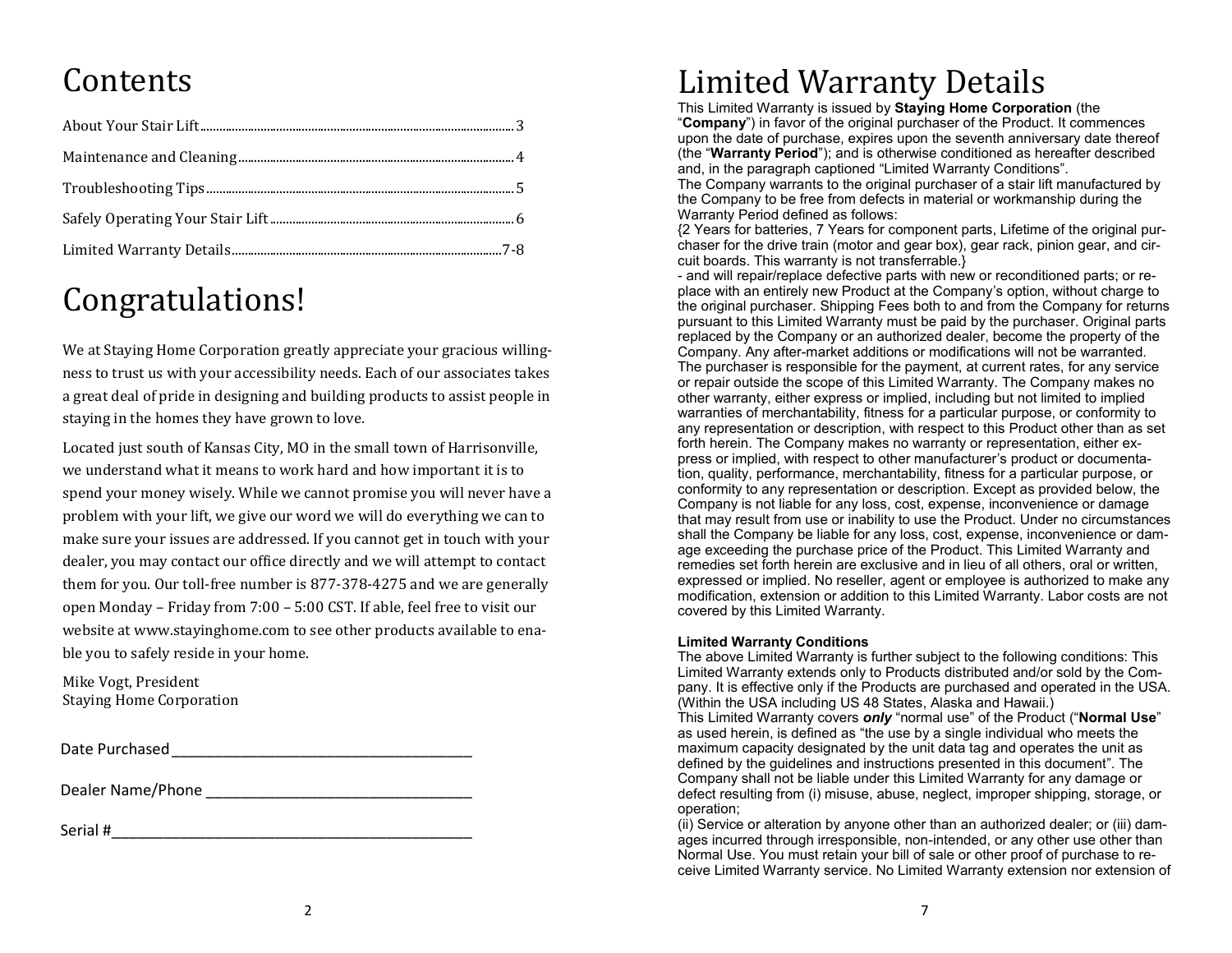# Safely Operating Your Stair Lift

Our number one concern is for your safety. The list below provides details for making sure the lift is operated as it was intended to be used. Following these safety tips will assure years of reliable, safe use.

- Have the dealer show you all the features and details of the lift. Ask questions if there is something you don't clearly understand.
- Operate the lift while the dealer is present to assure your understanding of all that has been communicated to you. Be sure to have the swivel seat demonstrated to you so you understand its benefits and proper use.
- Use the armrests to assist in stabilizing you as you get on and off the seat.
- $\bullet$  Sit back on the chair and fasten the seat belt before operating the unit .
- NEVER hang your feet over the edge of the footrest during operation. Keep both feet flat and centered on the footrest during the entire travel of the lift.
- NEVER operate the lift while standing up.
- NEVER operate the lift with more than one person on the unit .
- $\triangle$  Keep the staircase clear of obstructions. Do not operate the lift if someone is walking on the stairs. The lift can be stopped at any time by simply releasing the control switch button.
- Do not carry pets or other large items on your lap while operating the lift.
- $\bullet$  If the dealer cannot be reached regarding a problem, call the factory. We will assist in trying to find someone to help you .
- ENJOY your new found freedom!

# About Your Stair Lift

Ask your dealer to demonstrate the proper use of your new lift. The dealer should show you and explain the following items:

1) **Controls to operate the lift -** The button must be held down during the entire duration of the ride. The lift is designed to stop automatically at the proper location at the top and bottom of the track. Do not release the switch until the lift stops itself.

2) **Swivel seat –** The seat has a lever on each side that can be pressed down to allow you to turn the seat towards the top landing. When releasing the lever, the seat will lock at 45 and 85 degrees to allow you the ability to safely get on and off the lift at the top. **NOTE: The unit will not run until the seat is facing forward and locked into position.**

3) **Obstruction sensor –** The lift is designed with a safety located on the uphill footrest edge that will prevent the lift from running if the footrest encounters an object. You have the ability to run the lift in the down direction until the obstruction can be cleared.

4) **Wireless Key Fobs** – These are radio frequency handheld controls that allow you to run the unit without being on the lift. Simply push the button to run the lift in the desired direction. It will again stop automatically when it reaches the end of its travel.

5) **Seat belt** – The seat belt is provided to keep you safely on the chair during the travel of the lift.

6) **Reset switch** – If the lift does not run, turn the reset switch off, wait 5 seconds, and turn it back on.

**NOTE:** It is normal to feel small bumps and a slight vibration of the gear driving the lift. These will diminish greatly during the first 30 days of use.